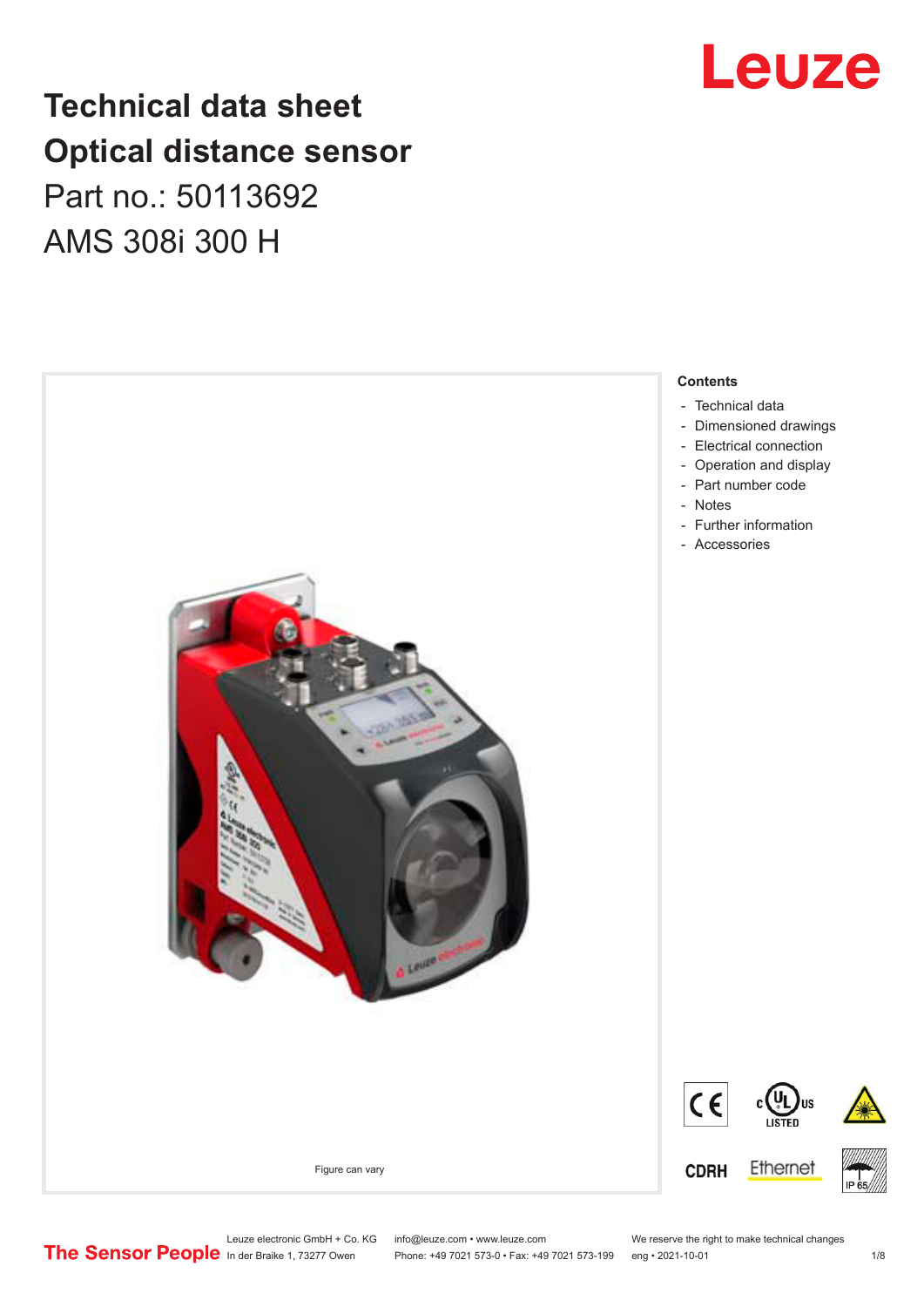### <span id="page-1-0"></span>**Technical data**

# Leuze

#### **Basic data**

| <b>Series</b>                          | <b>AMS 300i</b>                                             |
|----------------------------------------|-------------------------------------------------------------|
| Application                            | Collision protection of cranes / gantry                     |
|                                        | cranes                                                      |
|                                        | Positioning of electroplating plants                        |
|                                        | Positioning of high-bay storage devices                     |
|                                        | Positioning of skillet systems and side-<br>tracking skates |
| <b>Functions</b>                       |                                                             |
| <b>Functions</b>                       | Heating                                                     |
| <b>Characteristic parameters</b>       |                                                             |
| <b>MTTF</b>                            | 31 years                                                    |
|                                        |                                                             |
| <b>Optical data</b>                    |                                                             |
| <b>Light source</b>                    | Laser, Red                                                  |
| Laser class                            | 2, IEC/EN 60825-1:2014                                      |
|                                        |                                                             |
| Measurement data                       |                                                             |
| <b>Measurement range</b>               | 200  300,000 mm                                             |
| <b>Accuracy</b>                        | 5 <sub>mm</sub>                                             |
| Reproducibility (3 sigma)              | 3 mm                                                        |
| Max. traverse rate                     | $10 \text{ m/s}$                                            |
| <b>Electrical data</b>                 |                                                             |
|                                        |                                                             |
| Performance data                       |                                                             |
| Supply voltage U <sub>R</sub>          | 18  30 V, DC                                                |
|                                        |                                                             |
| <b>Interface</b>                       |                                                             |
| <b>Type</b>                            | Ethernet                                                    |
|                                        |                                                             |
| <b>Connection</b>                      |                                                             |
| <b>Number of connections</b>           | 4 Piece(s)                                                  |
|                                        |                                                             |
| <b>Connection 1</b><br><b>Function</b> | <b>BUS IN</b>                                               |
|                                        | Data interface                                              |
| <b>Type of connection</b>              | Connector                                                   |
| <b>Designation on device</b>           | <b>BUS IN</b>                                               |
| <b>Thread size</b>                     | M12                                                         |
| <b>Type</b>                            | Female                                                      |
| No. of pins                            | 4-pin                                                       |
| Encoding                               | D-coded                                                     |
|                                        |                                                             |
| <b>Connection 2</b>                    |                                                             |
| <b>Function</b>                        | <b>BUS OUT</b>                                              |
|                                        | Data interface                                              |
| Type of connection                     | Connector                                                   |
| <b>Designation on device</b>           | <b>BUS OUT</b>                                              |
| <b>Thread size</b>                     | M <sub>12</sub>                                             |
| <b>Type</b>                            | Female<br>4-pin                                             |
| No. of pins<br>Encoding                | D-coded                                                     |
|                                        |                                                             |

|                                       | <b>Connection 3</b>                |                           |  |
|---------------------------------------|------------------------------------|---------------------------|--|
| <b>Function</b>                       |                                    | PWR / SW IN / OUT         |  |
|                                       |                                    | Voltage supply            |  |
|                                       | <b>Type of connection</b>          | Connector                 |  |
|                                       | <b>Designation on device</b>       | <b>PWR</b>                |  |
| <b>Thread size</b>                    |                                    | M12                       |  |
| Type                                  |                                    | Male                      |  |
| No. of pins                           |                                    | 5-pin                     |  |
| Encoding                              |                                    | A-coded                   |  |
|                                       |                                    |                           |  |
|                                       | <b>Connection 4</b>                |                           |  |
| <b>Function</b>                       |                                    | Service interface         |  |
|                                       | Type of connection                 | Connector                 |  |
|                                       | <b>Designation on device</b>       | <b>SERVICE</b>            |  |
| <b>Thread size</b>                    |                                    | M12                       |  |
| Type                                  |                                    | Female                    |  |
| No. of pins                           |                                    | 5-pin                     |  |
| Encoding                              |                                    | A-coded                   |  |
|                                       |                                    |                           |  |
|                                       | <b>Mechanical data</b>             |                           |  |
| Design                                |                                    | Cubic                     |  |
|                                       | Dimension (W x H x L)              | 84 mm x 166.5 mm x 159 mm |  |
|                                       |                                    | Metal                     |  |
| <b>Housing material</b><br>Net weight |                                    | $2,450$ g                 |  |
| <b>Type of fastening</b>              |                                    | Through-hole mounting     |  |
|                                       |                                    |                           |  |
|                                       |                                    |                           |  |
|                                       | <b>Operation and display</b>       |                           |  |
| Type of display                       |                                    | LC Display                |  |
|                                       |                                    | LED                       |  |
|                                       | <b>Operational controls</b>        | Membrane keyboard         |  |
|                                       |                                    |                           |  |
|                                       | <b>Environmental data</b>          |                           |  |
|                                       | Ambient temperature, operation     | $-30$ 50 °C               |  |
|                                       | Ambient temperature, storage       | $-30$ 70 °C               |  |
|                                       | Relative humidity (non-condensing) | 90%                       |  |
|                                       |                                    |                           |  |
| <b>Certifications</b>                 |                                    |                           |  |
|                                       |                                    | IP 65                     |  |
| <b>Protection class</b>               | Degree of protection               | III                       |  |
| <b>Certifications</b>                 |                                    | c UL US                   |  |
|                                       |                                    |                           |  |
| <b>Classification</b>                 |                                    |                           |  |
|                                       | <b>Customs tariff number</b>       | 90318020                  |  |
| eCl@ss 5.1.4                          |                                    | 27270801                  |  |
| eCl@ss 8.0                            |                                    | 27270801                  |  |
| eCl@ss 9.0                            |                                    | 27270801                  |  |
| eCl@ss 10.0                           |                                    | 27270801                  |  |
| eCl@ss 11.0                           |                                    | 27270801                  |  |
| <b>ETIM 5.0</b>                       |                                    | EC001825                  |  |
| <b>ETIM 6.0</b>                       |                                    | EC001825                  |  |
| <b>ETIM 7.0</b>                       |                                    | EC001825                  |  |

Leuze electronic GmbH + Co. KG info@leuze.com • www.leuze.com We reserve the right to make technical changes In der Braike 1, 73277 Owen Phone: +49 7021 573-0 • Fax: +49 7021 573-199 eng • 2021-10-01 2 /8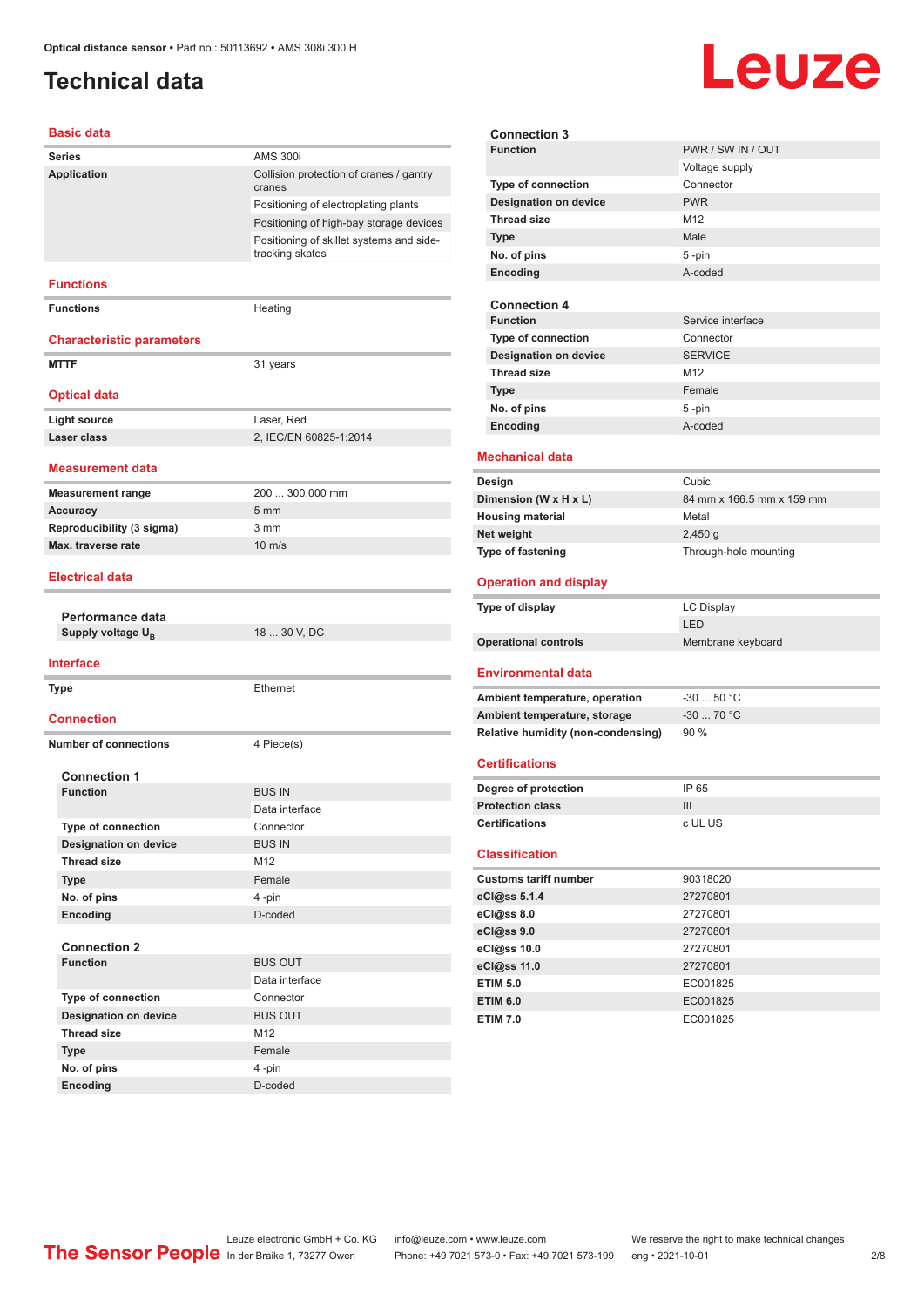#### <span id="page-2-0"></span>**Dimensioned drawings**

All dimensions in millimeters



A M5 screw for alignment

C Optical axis

D Zero point of the distance to be measured

B Knurled nut with WAF 4 hexagon socket and M 5 nut for securing

Leuze electronic GmbH + Co. KG info@leuze.com • www.leuze.com We reserve the right to make technical changes<br>
The Sensor People in der Braike 1, 73277 Owen Phone: +49 7021 573-0 • Fax: +49 7021 573-199 eng • 2021-10-01 Phone: +49 7021 573-0 • Fax: +49 7021 573-199 eng • 2021-10-01 3/8

## **Leuze**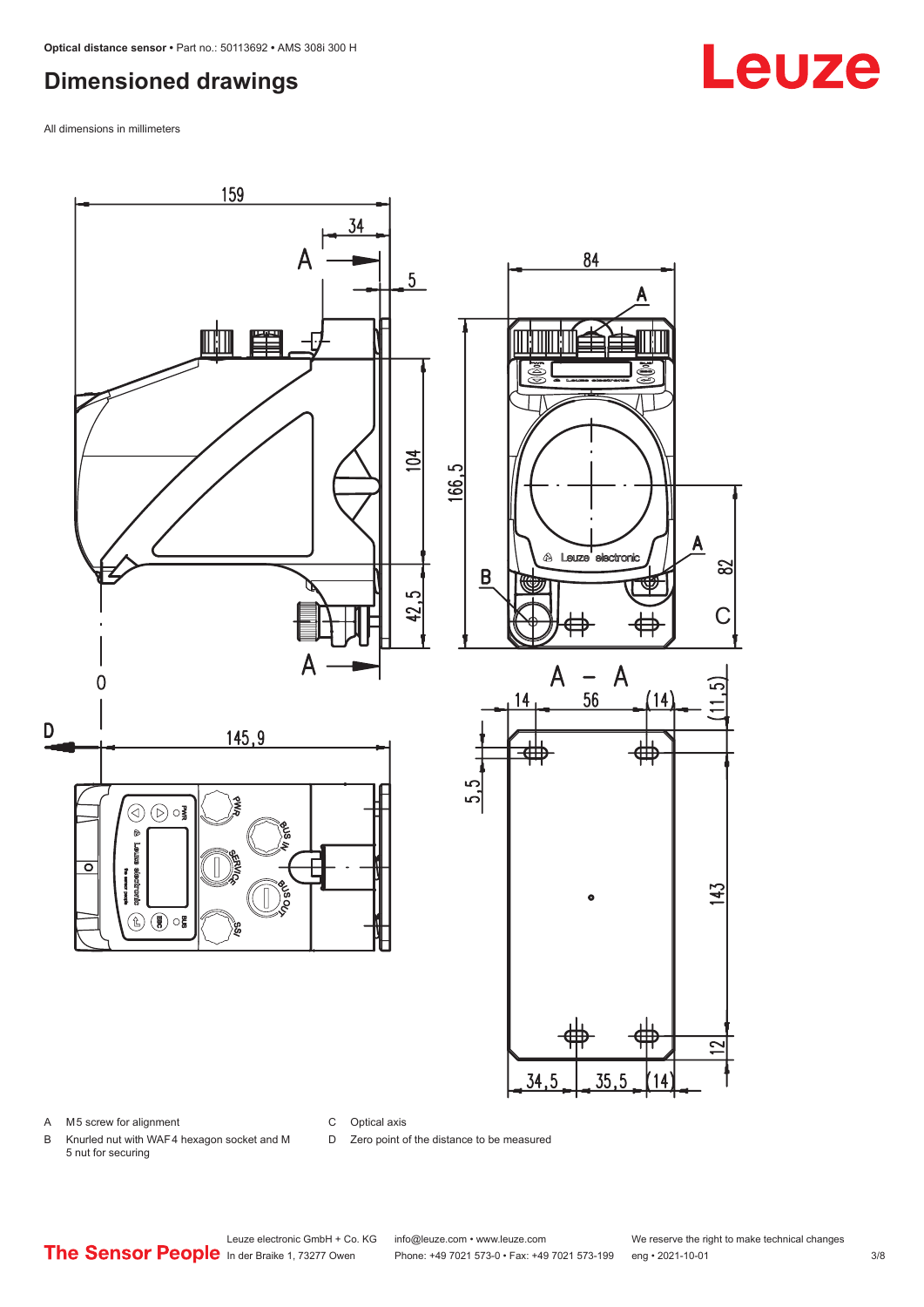#### <span id="page-3-0"></span>**Electrical connection**

| <b>Connection 1</b> | <b>BUS IN</b>                   |
|---------------------|---------------------------------|
| <b>Function</b>     | <b>BUS IN</b><br>Data interface |
| Type of connection  | Connector                       |
| <b>Thread size</b>  | M12                             |
| <b>Type</b>         | Female                          |
| <b>Material</b>     | Metal                           |
| No. of pins         | 4-pin                           |
| Encoding            | D-coded                         |

#### **Pin Pin assignment** 1 TD+<br>2 RD+ **2** RD+ **3** TD-**4** RD-

**Connection 2 BUS OUT** 



| <b>Function</b>    | <b>BUS OUT</b> |
|--------------------|----------------|
|                    | Data interface |
| Type of connection | Connector      |
| <b>Thread size</b> | M12            |
| <b>Type</b>        | Female         |
| <b>Material</b>    | Metal          |
| No. of pins        | 4-pin          |
| Encoding           | D-coded        |

| <b>Pin</b> | <b>Pin assignment</b> |
|------------|-----------------------|
| -1         | TD+                   |

| $\overline{1}$ | TD+   |
|----------------|-------|
| $\overline{2}$ | $RD+$ |
| 3              | TD-   |
| $\overline{4}$ | RD-   |

| <b>Connection 3</b> | <b>PWR</b>        |
|---------------------|-------------------|
| <b>Function</b>     | PWR / SW IN / OUT |
|                     | Voltage supply    |
| Type of connection  | Connector         |
| <b>Thread size</b>  | M12               |
| <b>Type</b>         | Male              |
| <b>Material</b>     | Metal             |
| No. of pins         | $5 - pin$         |
| Encoding            | A-coded           |

| Pin            | <b>Pin assignment</b> |
|----------------|-----------------------|
|                | <b>VIN</b>            |
| $\overline{2}$ | I/O <sub>1</sub>      |
| 3              | GND                   |
| 4              | I/O2                  |
| 5              | FE.                   |







## **Leuze**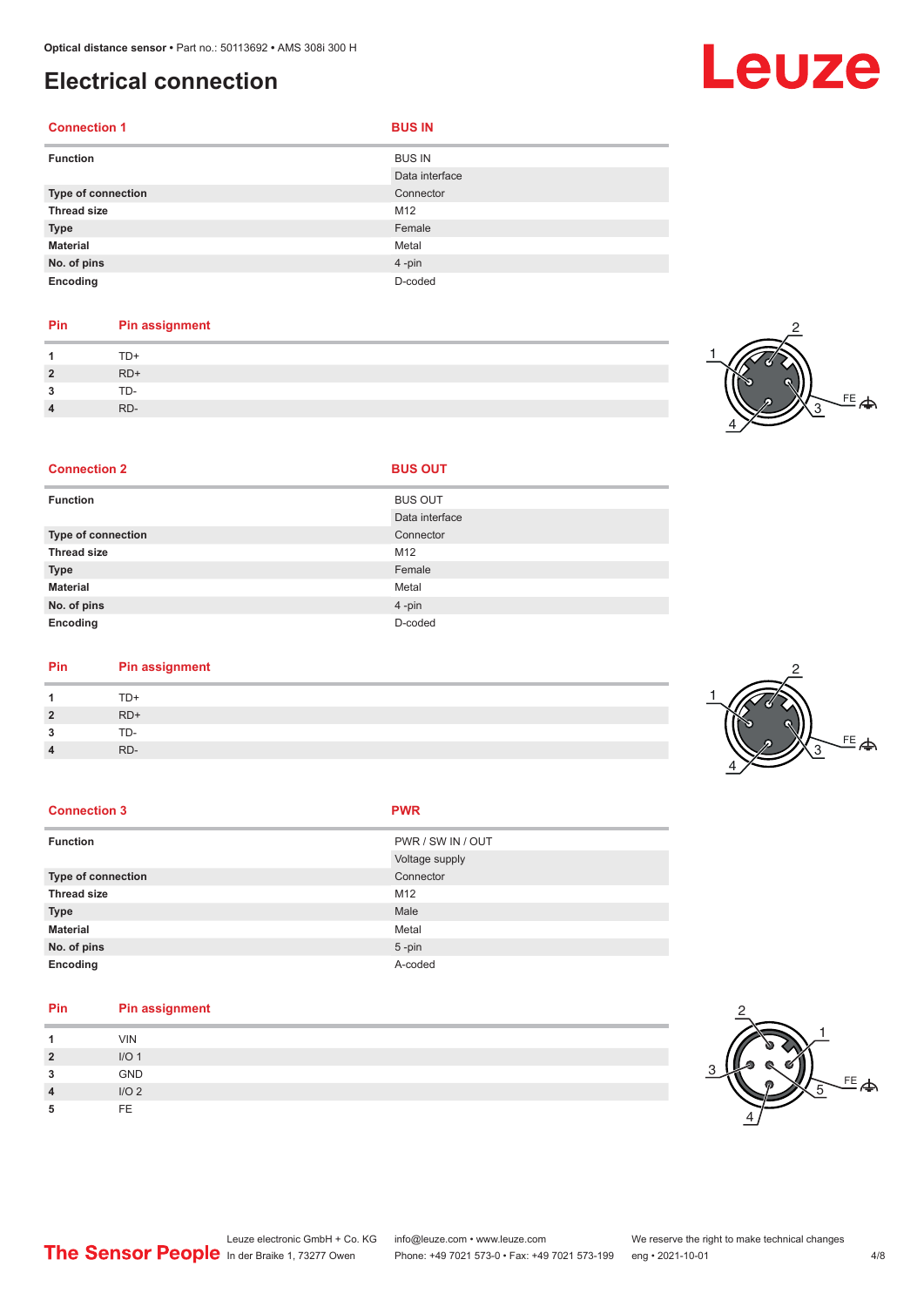#### <span id="page-4-0"></span>**Electrical connection**

#### **Connection 4 SERVICE**

| <b>Function</b>    | Service interface |
|--------------------|-------------------|
| Type of connection | Connector         |
| <b>Thread size</b> | M12               |
| <b>Type</b>        | Female            |
| <b>Material</b>    | Metal             |
| No. of pins        | $5 - pin$         |
| Encoding           | A-coded           |

| <b>Pin</b>     | <b>Pin assignment</b> |
|----------------|-----------------------|
|                | n.c.                  |
| $\overline{2}$ | <b>RS 232-TX</b>      |
| 3              | <b>GND</b>            |
| 4              | <b>RS 232-RX</b>      |
| 5              | n.c.                  |



Leuze

### **Operation and display**

| LED            |                | <b>Display</b>          | <b>Meaning</b>                                                              |
|----------------|----------------|-------------------------|-----------------------------------------------------------------------------|
|                | <b>PWR</b>     | Off                     | No supply voltage                                                           |
|                |                | Green, flashing         | Voltage connected / no measurement value output / initialization<br>running |
|                |                | Green, continuous light | Device OK, measurement value output                                         |
|                |                | Red, flashing           | Device OK, warning set                                                      |
|                |                | Red, continuous light   | No measurement value output                                                 |
| $\overline{2}$ | <b>BUS</b>     | Off                     | No supply voltage                                                           |
|                |                | Green, flashing         | No assignment to an IP address                                              |
|                |                | Green, continuous light | TCP communication active / connection to other participant                  |
|                |                | Red, continuous light   | TCP communication active / no connection to other participant               |
| 3              | <b>BUS IN</b>  | Green, continuous light | TCP communication active / connection to other participant                  |
| 4              | <b>BUS OUT</b> | Red, continuous light   | TCP communication active / no connection to other participant               |

#### **Part number code**

Part designation: **AMS 3XXi YYY Z AAA**

| <b>AMS</b> | <b>Operating principle</b><br>AMS: absolute measurement system                                                                                                                                                                                        |
|------------|-------------------------------------------------------------------------------------------------------------------------------------------------------------------------------------------------------------------------------------------------------|
| 3XXi       | Series/interface (integrated fieldbus technology)<br>300i: RS 422/RS 232<br>301i: RS 485<br>304i: PROFIBUS DP / SSI<br>308i: TCP/IP<br>335i: CANopen<br>338i: EtherCAT<br>348i: PROFINET RT<br>355i: DeviceNet<br>358i: EtherNet/IP<br>384i: Interbus |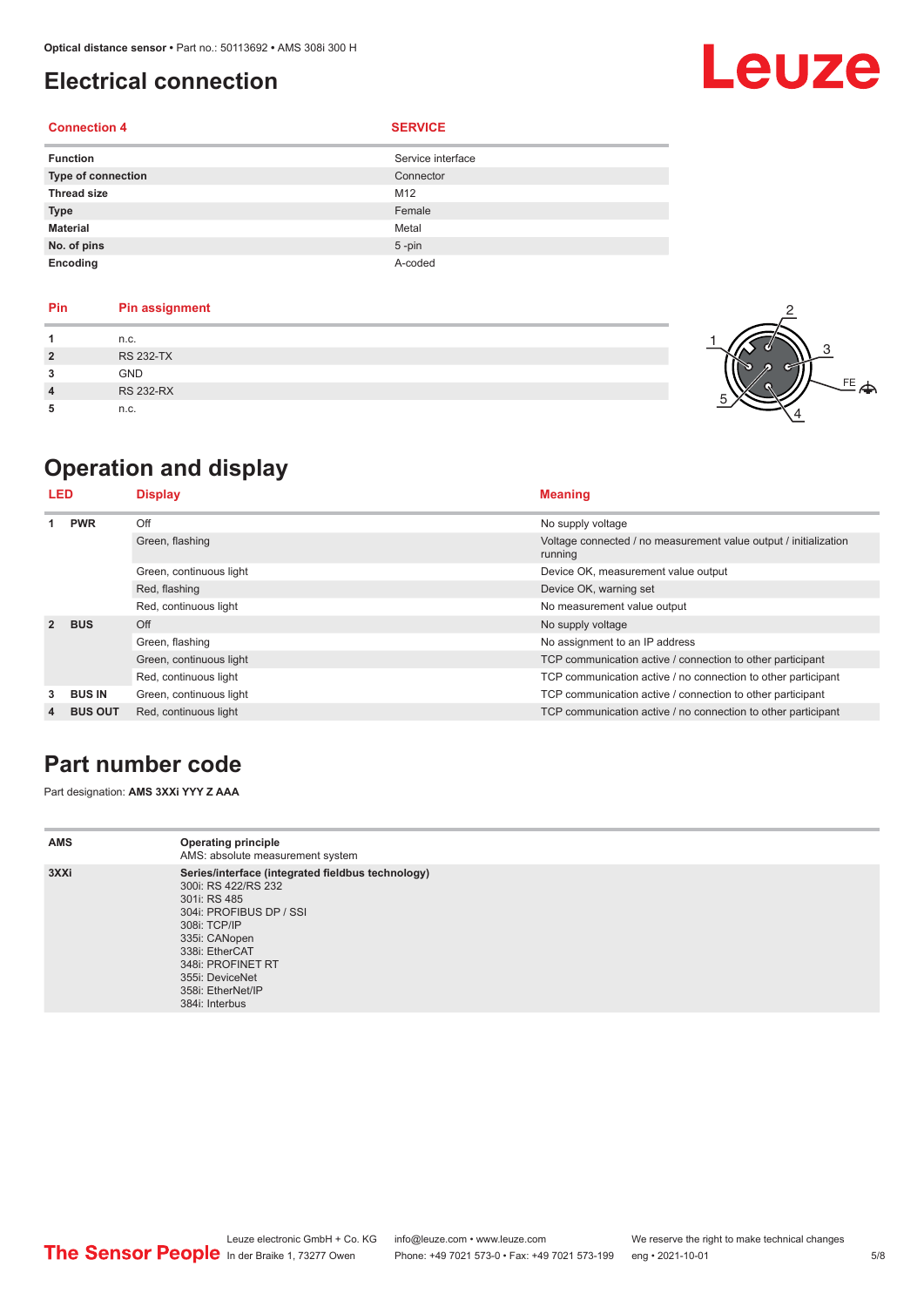#### <span id="page-5-0"></span>**Part number code**



| <b>YYY</b>  | <b>Operating range</b><br>40: max. operating range in m<br>120: max. operating range in m<br>200: max. operating range in m<br>300: max. operating range in m |
|-------------|---------------------------------------------------------------------------------------------------------------------------------------------------------------|
| z           | <b>Special equipment</b><br>H: With heating                                                                                                                   |
| <b>AAA</b>  | Interface<br>SSI: with SSI interface                                                                                                                          |
| <b>Note</b> |                                                                                                                                                               |

 $\%$  A list with all available device types can be found on the Leuze website at www.leuze.com.

#### **Notes**

| <b>Observe intended use!</b>                                                                                                                                                                                                     |
|----------------------------------------------------------------------------------------------------------------------------------------------------------------------------------------------------------------------------------|
| $\%$ This product is not a safety sensor and is not intended as personnel protection.<br>$\%$ The product may only be put into operation by competent persons.<br>$\%$ Only use the product in accordance with its intended use. |

|  | <b>ATTENTION! LASER RADIATION - CLASS 2 LASER PRODUCT</b>                                                                                                                                                                                                           |
|--|---------------------------------------------------------------------------------------------------------------------------------------------------------------------------------------------------------------------------------------------------------------------|
|  | Do not stare into beam!<br>The device satisfies the requirements of IEC/EN 60825-1:2014 safety regulations for a product of laser class 2 as well as the U.S. 21 CFR 1040.10<br>requlations with deviations corresponding to Laser Notice No. 56 from May 08, 2019. |
|  | Never look directly into the laser beam or in the direction of reflected laser beams! If you look into the beam path over a longer time period, there is a risk<br>of injury to the retina.                                                                         |
|  | $\%$ Do not point the laser beam of the device at persons!                                                                                                                                                                                                          |
|  | Interrupt the laser beam using a non-transparent, non-reflective object if the laser beam is accidentally directed towards a person.                                                                                                                                |
|  | $\%$ When mounting and aligning the device, avoid reflections of the laser beam off reflective surfaces!                                                                                                                                                            |
|  | $\&$ CAUTION! Use of controls or adjustments or performance of procedures other than specified herein may result in hazardous light exposure.                                                                                                                       |
|  | $\&$ Observe the applicable statutory and local laser protection regulations.                                                                                                                                                                                       |
|  | $\ddot{\varphi}$ The device must not be tampered with and must not be changed in any way.<br>There are no user-serviceable parts inside the device.<br>Repairs must only be performed by Leuze electronic GmbH + Co. KG.                                            |

|  |  | <b>NOTE</b>                                                                                                                                                                                                                                                |
|--|--|------------------------------------------------------------------------------------------------------------------------------------------------------------------------------------------------------------------------------------------------------------|
|  |  | Affix laser information and warning signs!<br>Laser information and warning signs are affixed to the device. In addition, self-adhesive laser information and warning signs (stick-on labels) are supplied in<br>several languages.                        |
|  |  | the laser information sheet to the device in the language appropriate for the place of use. When using the device in the US, use the stick-on label<br>with the "Complies with 21 CFR 1040.10" note.                                                       |
|  |  | $\%$ Affix the laser information and warning signs near the device if no signs are attached to the device (e.g. because the device is too small) or if the attached<br>laser information and warning signs are concealed due to the installation position. |
|  |  | $\%$ Affix the laser information and warning signs so that they are legible without exposing the reader to the laser radiation of the device or other optical<br>radiation.                                                                                |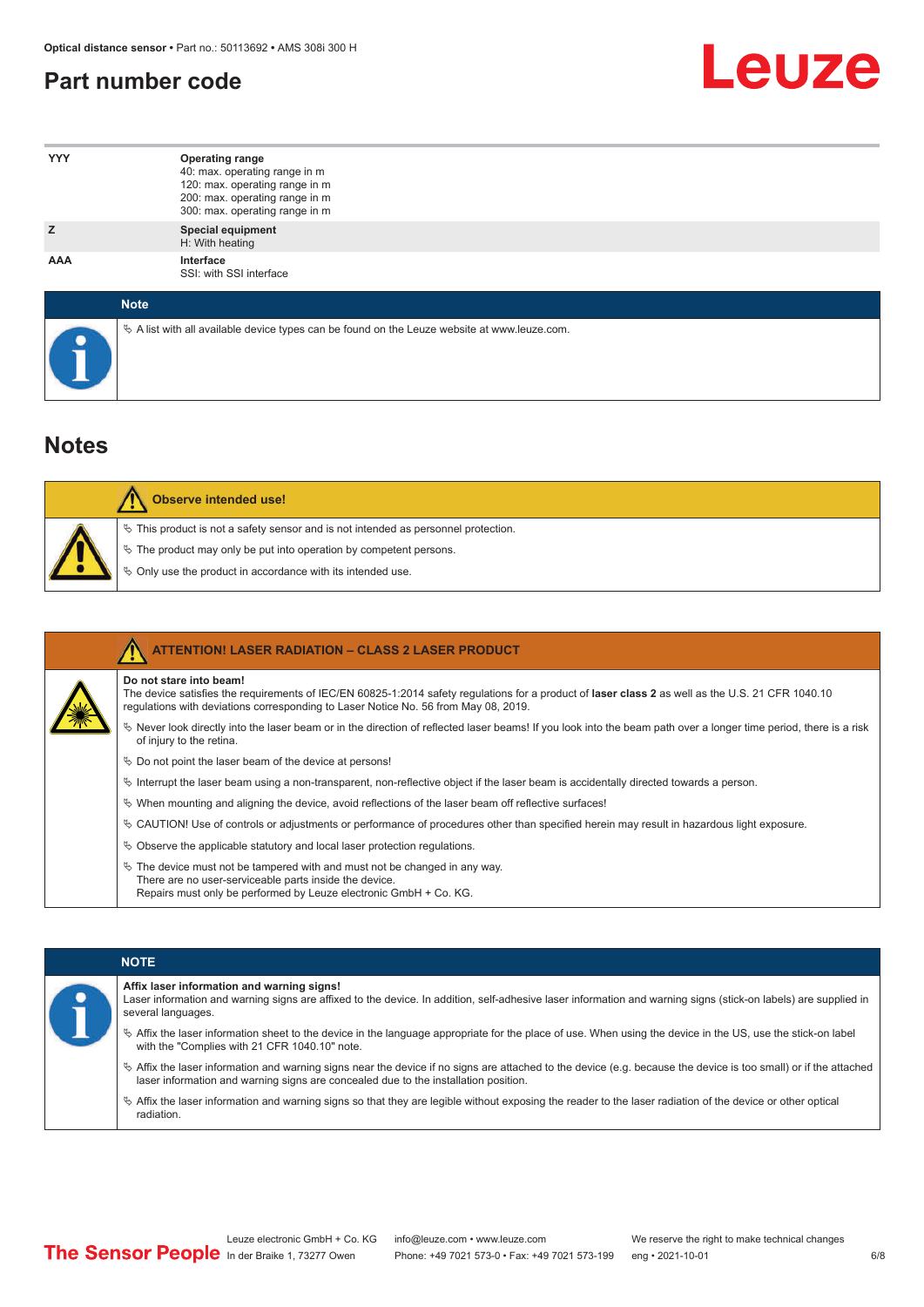#### <span id="page-6-0"></span>**Further information**



- For UL applications, use is only permitted in Class 2 circuits in accordance with the NEC (National Electric Code).
- Use as safety-related component within the safety function is possible, if the component combination is designed correspondingly by the machine manufacturer.

#### **Accessories**

### Connection technology - Connection cables

|            | Part no. | <b>Designation</b>      | <b>Article</b>   | <b>Description</b>                                                                                                                                                                            |
|------------|----------|-------------------------|------------------|-----------------------------------------------------------------------------------------------------------------------------------------------------------------------------------------------|
| <b>ALL</b> | 50132079 | KD U-M12-5A-V1-<br>050  | Connection cable | Connection 1: Connector, M12, Axial, Female, A-coded, 5-pin<br>Connection 2: Open end<br>Shielded: No<br>Cable length: 5,000 mm<br>Sheathing material: PVC                                    |
|            | 50135074 | KS ET-M12-4A-P7-<br>050 | Connection cable | Suitable for interface: Ethernet<br>Connection 1: Connector, M12, Axial, Male, D-coded, 4-pin<br>Connection 2: Open end<br>Shielded: Yes<br>Cable length: 5,000 mm<br>Sheathing material: PUR |

#### Connection technology - Interconnection cables

|                   |             | Part no. | <b>Designation</b>                     | <b>Article</b>        | <b>Description</b>                                                                                                                                                                        |
|-------------------|-------------|----------|----------------------------------------|-----------------------|-------------------------------------------------------------------------------------------------------------------------------------------------------------------------------------------|
| $\mathbb{C}$<br>≝ | щ<br>⊔<br>Ī | 50135081 | <b>KSS ET-M12-4A-</b><br>RJ45-A-P7-050 | Interconnection cable | Suitable for interface: Ethernet<br>Connection 1: Connector, M12, Axial, Male, D-coded, 4-pin<br>Connection 2: RJ45<br>Shielded: Yes<br>Cable length: 5,000 mm<br>Sheathing material: PUR |

#### Reflective tapes for distance sensors

| Part no. | <b>Designation</b>         | <b>Article</b>  | <b>Description</b>                                                                                                                                                                                           |
|----------|----------------------------|-----------------|--------------------------------------------------------------------------------------------------------------------------------------------------------------------------------------------------------------|
| 50115022 | Reflexfolie<br>914x914mm-H | Reflector       | Special version: Heating<br>Supply voltage: 230 V, AC<br>Design: Rectangular<br>Reflective surface: 914 mm x 914 mm<br>Base material: Aluminum composite<br>Fastening: Mounting plate, Through-hole mounting |
| 50108988 | Reflexfolie<br>914x914mm-S | Reflective tape | Design: Rectangular<br>Reflective surface: 914 mm x 914 mm<br>Chemical designation of the material: PMMA<br>Fastening: Adhesive                                                                              |